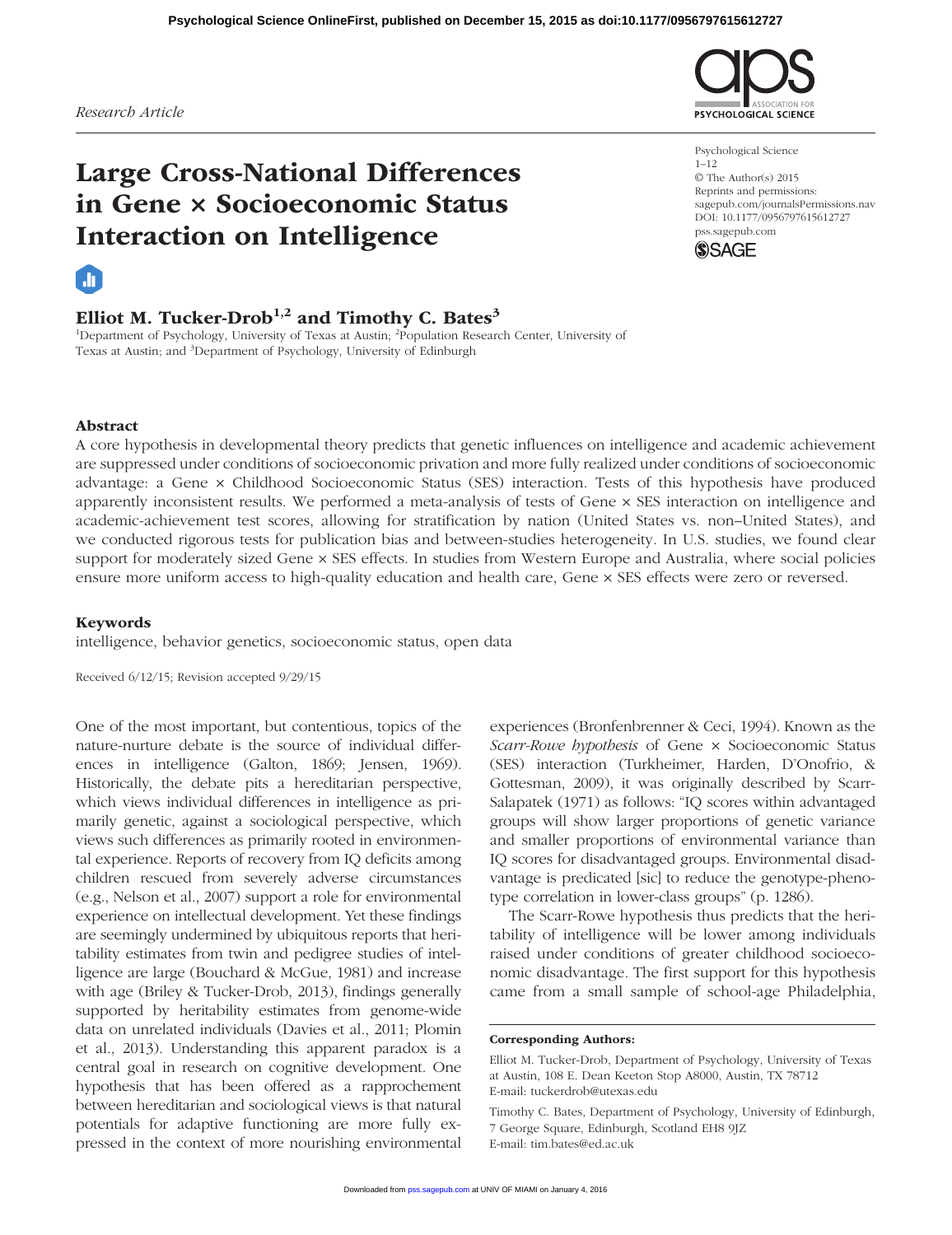Pennsylvania, twins, for whom data on sex but not zygosity were available and for whom only census-level SES, **Method** 

not family-level SES, was available (Scarr-Salapatek, 1971). These findings were sharply criticized for methodological flaws, with Eaves and Jinks (1972) concluding that "evidence previously analysed is insufficient to support the conclusions drawn" (p. 84). After a 28-year period of virtually no new research on the topic, Rowe, Jacobson, and Van den Oord (1999) reported higher heritability of vocabulary IQ at higher levels of parental education among a population-based American sample of adolescent twin and sibling pairs. Some subsequent U.S. research has replicated the interaction (Bates, Lewis, & Weiss, 2013; Harden, Turkheimer, & Loehlin, 2007; Tucker-Drob, Rhemtulla, Harden, Turkheimer, & Fask, 2011; Turkheimer, Haley, Waldron, D'Onofrio, & Gottesman, 2003). Other studies, however, have failed to replicate the finding (Bartels, van Beijsterveldt, & Boomsma, 2009; Kremen et al., 2005; Soden-Hensler, 2012; van der Sluis, Willemsen, de Geus, Boomsma, & Posthuma, 2008), including a study using the largest sample to date (Hanscombe et al., 2012).

A number of factors might explain the inconsistencies among findings. First, reports of Gene × SES interaction on IQ might be false positives resulting from poorly powered studies conducted against a backdrop of bias toward publishing and citing positive findings. Alternatively, Gene × SES interactions might be true effects, but researchers could fail to replicate them because of low power or poor methodology. Finally, multiple authors have suggested that Gene × SES interactions may differ in strength across different populations or societies (Bates, Hansell, Martin, & Wright, 2015; Bates et al., 2013; Hanscombe et al., 2012; Tucker-Drob, Briley, & Harden, 2013; Turkheimer & Horn, 2014). Those supporting this type of explanation have pointed to higher social stratification in access to education (Hauser, 1970) and relatively modest social health (Adler & Newman, 2002) and social-welfare support (DeNavas-Walt & Proctor, 2014) in the United States compared with Australia and Western Europe.

In this meta-analysis, we sought robust and reliable answers to three questions. First, does the range of studies from the United States support a positive estimate of Gene × SES interaction on achieved IQ? Second, do studies on participants outside the United States show a similar greater-than-zero Gene × SES effect? Third, can a single estimate adequately account for all of the observed effect sizes, or are separate estimates necessary to represent effect sizes from the United States and from Western Europe and Australia? To answer these questions, we collected the world's literature on Gene × SES effects on IQ, undertaking or commissioning from the original authors a number of reanalyses of the data and uncovering previously unpublished studies.

We conducted a meta-analysis of the world's literature on Gene × SES interaction effects on cognitive ability, seeking to (a) determine the true effect size, (b) examine bias in reporting effects, and (c) examine moderators of effect size, including age of subjects, nation (United States vs. non–United States), test type (achievement or knowledge test score vs. intelligence test score), SES assessment (education, income, wealth, and occupational status), and year of publication. We used sophisticated methods for estimating random-effects meta-regressions in nested data (i.e., in a meta-analytic data set that contained multiple effect sizes per study). Because this methodology required that all effect sizes and standard errors be calculated using a consistent modeling approach, we typically (a) obtained the raw data and reanalyzed it ourselves, (b) were provided with parameter estimates from reanalyses by the original study authors (all authors contacted complied with our request), or (c) reanalyzed the published subgroup covariance matrices (see Table 1).

# *Study identification*

We identified published studies of Gene × SES interaction on objective measures of intelligence and academic achievement by searching databases, reviewing citations to and in identified studies and citations from narrative reviews, and consulting with colleagues. We used Google Scholar to search for studies using combinations of the following search terms: *twin, gene, socioeconomic status, education, income, achievement, intelligence, cognition*, and *interaction.* Previous narrative reviews of this literature that we consulted were articles by Turkheimer and Horn (2014), Turkheimer et al. (2009), Nisbett et al. (2012), and Tucker-Drob et al. (2013). We also consulted a table of previous studies included in Hanscombe et al. (2012).

Through consulting with colleagues, as well as reviewing recent abstracts from the meetings of the Behavior Genetics Association and the International Society for Intelligence Research, we additionally identified a number of unpublished findings. K. C. Jacobson (a coauthor of an article by Rowe et al., 1999) conducted a Gene × SES analysis of a later wave of the National Longitudinal Study of Adolescent Health (Jacobson & Vasilopoulos, 2012). E. M. Tucker-Drob (an author of articles by Tucker-Drob et al., 2011, and Rhemtulla & Tucker-Drob, 2012) conducted a Gene × SES analysis of a later wave of the Early Childhood Longitudinal Study-Birth Cohort (ECLS-B) data. Soden-Hensler (2012) reported Gene × SES results in an unpublished dissertation that we identified in our electronic literature search. T. C. Bates provided results from a manuscript submitted for publication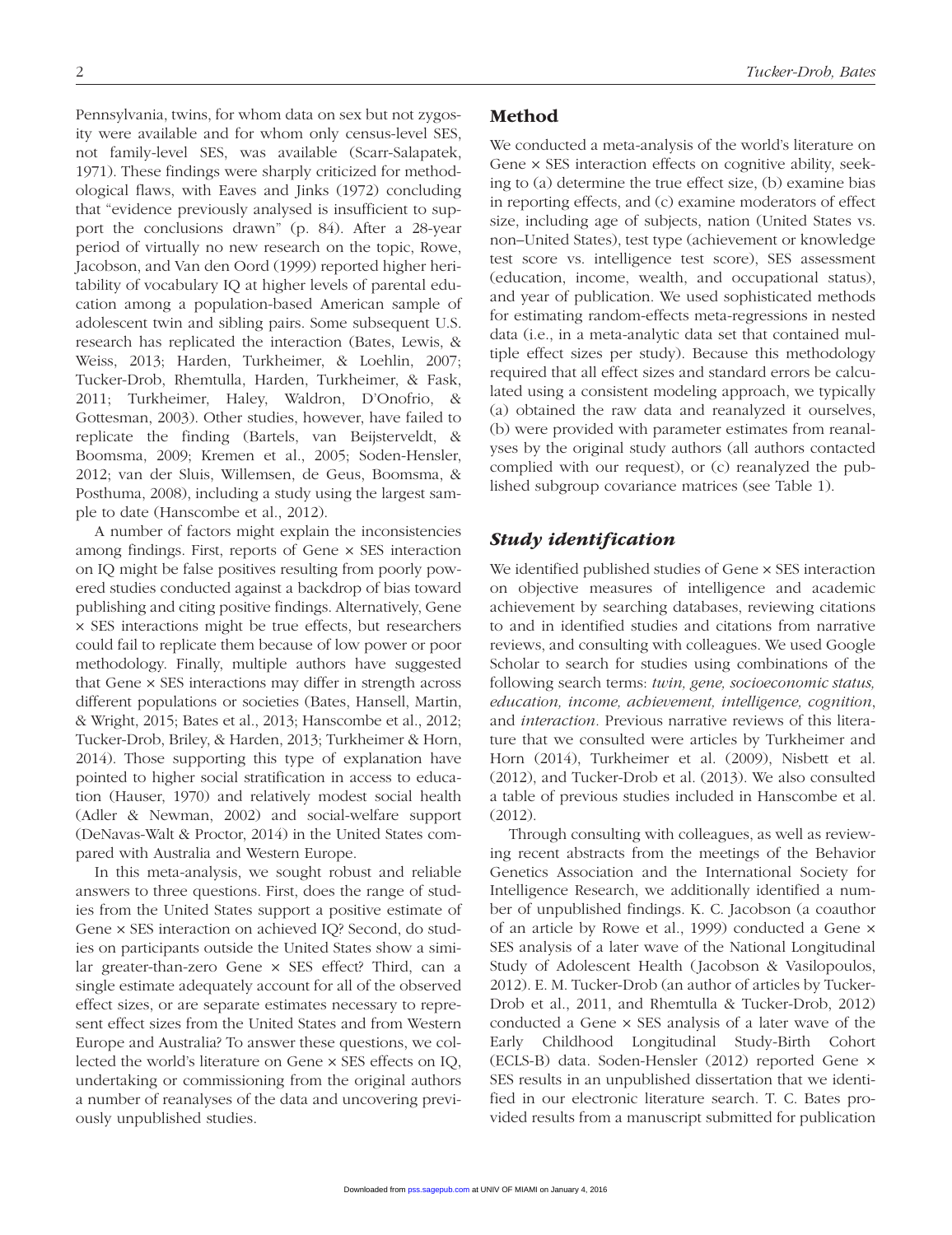| Study                                                                                     | Original report                                                                                         | Twin pairs | Effect<br>sizes | Country              | Phase of life                      | Data acquisition<br>and analysis                                     |
|-------------------------------------------------------------------------------------------|---------------------------------------------------------------------------------------------------------|------------|-----------------|----------------------|------------------------------------|----------------------------------------------------------------------|
| Brisbane Adolescent<br>Twin Study (BATS)                                                  | Bates, Hansel, Martin<br>& Wright (2015)                                                                | 1,176      | $\mathbf{1}$    | Australia            | Adolescence                        | Raw data were<br>analyzed by<br>current authors                      |
| Cognitive Ability,<br>Self-Perceived<br>Motivation, and<br>School Achievement<br>(CoSMoS) | Spengler, Gottschling,<br>& Spinath (2011)                                                              | 542        | $\mathbf{1}$    | Germany              | Adolescence                        | Data were<br>reanalyzed by<br>original authors                       |
| Early Childhood<br>Longitudinal<br>Study-Birth Cohort<br>(ECLS-B)                         | Rhemtulla & Tucker-<br>Drob (2012); Tucker-<br>Drob, Rhemtulla,<br>Harden, Turkheimer,<br>& Fask (2011) | 750        | 6               | United States        | Early childhood                    | Raw data were<br>analyzed by<br>current authors                      |
| Florida State Twin<br>Registry (FSTR)                                                     | Soden-Hensler (2012)                                                                                    | 466        | $\mathbf{1}$    | <b>United States</b> | Middle childhood                   | Results were<br>reported in<br>original article                      |
| Midlife in the United<br>States (MIDUS)                                                   | Bates, Lewis, & Weiss<br>(2013)                                                                         | 851        | 1               | <b>United States</b> | Adulthood                          | Raw data were<br>analyzed by<br>current authors                      |
| Minnesota Twin<br>Family Study (MTFS)                                                     | Kirkpatrick, McGue, &<br>Iacono $(2015)$                                                                | 2,494      | $\mathbf{1}$    | <b>United States</b> | Adolescence                        | Data were<br>reanalyzed by<br>original authors                       |
| National Collaborative<br>Perinatal Project<br>(NCPP)                                     | Turkheimer, Haley,<br>Waldron, D'Onofrio,<br>& Gottesman (2003)                                         | 319        | 3               | United States        | Early childhood                    | Raw data were<br>analyzed by<br>current authors                      |
| National Longitudinal<br>Study of Adolescent<br>Health (Add Health)                       | Jacobson &<br>Vasilopoulos, 2012;<br>Rowe, Jacobson, &<br>Van den Oord (1999)                           | 1,909      | 2               | <b>United States</b> | Adolescence and<br>early adulthood | Data were<br>reanalyzed by<br>original authors                       |
| National Merit Twin<br>Study                                                              | Harden, Turkheimer,<br>& Loehlin (2007)                                                                 | 839        | 2               | <b>United States</b> | Adolescence                        | Raw data were<br>analyzed by<br>current authors                      |
| Netherlands Twin<br>Register-Adult<br>$(NTR-A)$                                           | van der Sluis,<br>Willemsen, de<br>Geus, Boomsma, &<br>Posthuma (2008)                                  | 314        | $\overline{4}$  | The Netherlands      | Early and middle<br>adulthood      | Data were<br>reanalyzed by<br>original authors                       |
| Netherlands Twin<br>Register-Child<br>$(NTR-C)$                                           | Bartels, van<br>Beijsterveldt, &<br>Boomsma (2009)                                                      | 3,132      | $\mathbf{1}$    | The Netherlands      | Middle childhood                   | Data reported<br>in article were<br>reanalyzed by<br>current authors |
| Swedish Twin Registry                                                                     | Fischbein (1980)                                                                                        | 215        | 2               | Sweden               | Middle childhood                   | Data reported<br>in article were<br>reanalyzed by<br>current authors |
| Twins Early<br>Development Study<br>(TEDS)                                                | Asbury, Wachs, &<br>Plomin $(2005)$ ;<br>Hanscombe et al.<br>(2012)                                     | 8,716      | 16              | England              | Childhood and<br>adolescence       | Data were<br>reanalyzed by<br>original authors                       |
| Vietnam Era Twin<br>Registry (VET)                                                        | Grant et al. (2010);<br>Kremen et al. (2005)                                                            | 3,203      | 2               | United States        | Early and middle<br>adulthood      | Data were<br>reanalyzed by<br>original authors                       |

# Table 1. Studies of Gene × Socioeconomic Status Interaction Included in the Meta-Analysis

Note: The number of twin pairs for van der Sluis et al. (2008) was approximated by dividing the reported number of individual participants by 2. The number of pairs for the ECLS-B was rounded to the nearest 50 in accordance with data-security regulations.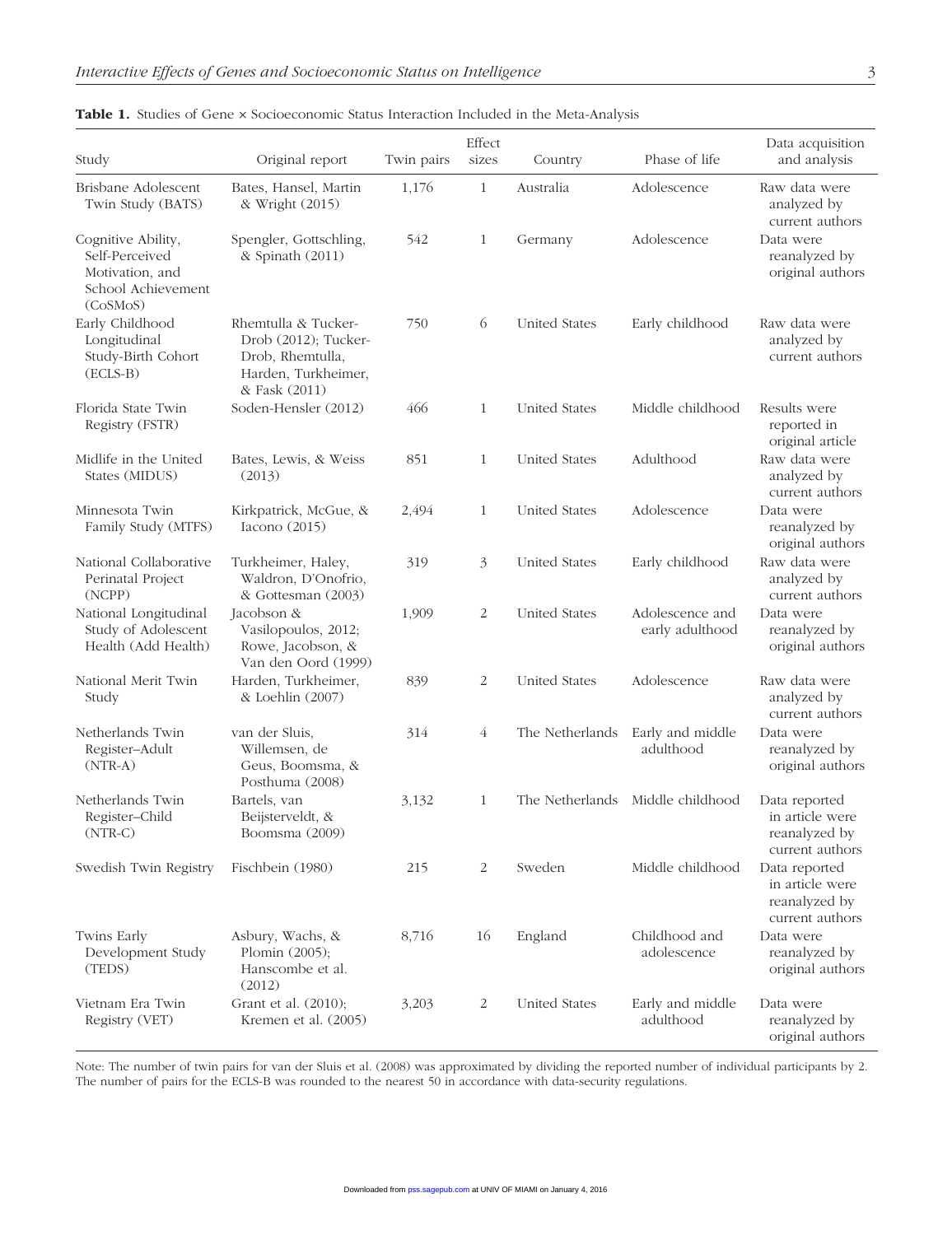(Bates et al., 2015). M. Spengler shared an unpublished manuscript (Spengler, Gottschling, & Spinath, 2011), and updated her analyses with additional data for the purposes of inclusion in the current meta-analysis.

# *Inclusion and exclusion criteria*

Studies included in the final meta-analytic data set are listed in Table 1. To qualify for inclusion in our metaanalysis, studies needed to meet the following five criteria. First, intelligence or achievement had to be continuously measured using an objective performancebased test or tests. Second, inference of genetic influence had to be made using siblings (preferably twins) with varying degrees of genetic relatedness. Third, the degree of genetic relatedness had to be known to a high degree of certainty (for twins, this meant that zygosity was diagnosed through either physical similarity ratings or genotyping). Fourth, an ordered categorical or continuous measure of family SES during childhood (a single or composite measure of parental education, family income, or parental job prestige) had to have been examined as a moderator of genetic variance in intelligence or achievement. Finally, participants could not have been specifically selected on the basis of their psychiatric or medical diagnoses, patient status, or (low or high) intelligence or achievement test scores. Thus, studies were excluded if (a) they used a categorical measure of intelligence or achievement; (b) the measure of intelligence or achievement was not derived from an objective test or tests; (c) only sex, but not genetic relatedness or zygosity information, was available for the twin pairs; (d) only adulthood SES was measured; (e) SES was measured at the school or neighborhood level but not at the family level; or (f) participants were selected on the basis of their test scores, medical or psychiatric diagnoses, or patient status. We did not exclude studies on the basis of the age at which intelligence or achievement was measured.

When the original studies reported separate effect sizes for each of multiple cognitive measures, we included the effect sizes for each measure. When studies reported effect sizes for multiple measures of SES, we used the effect sizes associated with the composite SES measure, if available. If a composite measure was not available, we used effect sizes associated with parental education (midparent education was preferred to maternal or paternal education) or family income. If both parental education and family income were available, but a composite score was not, we used effect sizes from both. We made one exception for the Twins Early Development Study (TEDS) sample (Hanscombe et al., 2012), which used three different SES measures from three different waves of data collection (composite of parental education and occupation at 18 months and 7 years, and income at 9 years).

Because each measure provided information about SES during a different period of childhood, we deemed it best to retain effect sizes from all three SES indices.

# *Excluded studies*

Some notable examinations of Gene × SES interaction did not meet our inclusion criteria. Data from Scarr-Salapatek (1971) were excluded because the study relied on data from participants for whom only sex but not zygosity was available and for whom only census-level SES, but not family-level SES, was available.

Using kinship data from the National Longitudinal Survey of Youth (NLSY), Van Den Oord and Rowe (1997) relied on full siblings, half siblings, and cousins to estimate genetic effects on academic achievement at different levels of a variety of measured environments, including parental education. A classification algorithm was used to determine sibling types from indirect parentage information. Genetic inference in this design rested on comparisons between sibling types that differed markedly in some of the same variables that were hypothesized to be moderators of heritability. For instance, A. K. Cheung, Harden, and Tucker-Drob (2014) report that, in the NLSY data set, full siblings, compared with half siblings, were nearly twice as likely to be Caucasian and over twice as likely to have college-educated parents. We therefore decided that the NLSY kinship data were not appropriate for examining Gene × SES interaction.

Nagoshi and Johnson (2005) examined SES differences in familial resemblance for cognitive abilities in the Hawaii Family Study of Cognition. However, as these authors did not capitalize on data from relatives of different degrees of genetic relatedness or from adoptees, their data could not be used to distinguish genetic from environmental sources of familial variance.

Friend, DeFries, and Olson (2008) and Friend et al. (2009) tested for differences in the heritability of categorical outcomes: reading disability and high reading ability, respectively. The samples employed in these studies were also specifically selected on the basis of the outcome under study, that is, at least one twin meeting criteria for proband status, and were thus excluded from our meta-analysis.

Finally, in a poster presented at the 2014 Behavior Genetics Association meeting, Prescott, McArdle, Achorn, Kaiser, and Lapham (2014) estimated biometric models of Gene  $\times$  SES interaction using archival twin and sibling data from Project Talent of 1960. However, we excluded their findings because, as in Scarr-Salapatek (1971), only sex, not zygosity, was available from participants, and genetic inference required reliance on differences in intraclass correlations across same-sex twins, oppositesex twins, and nontwin siblings.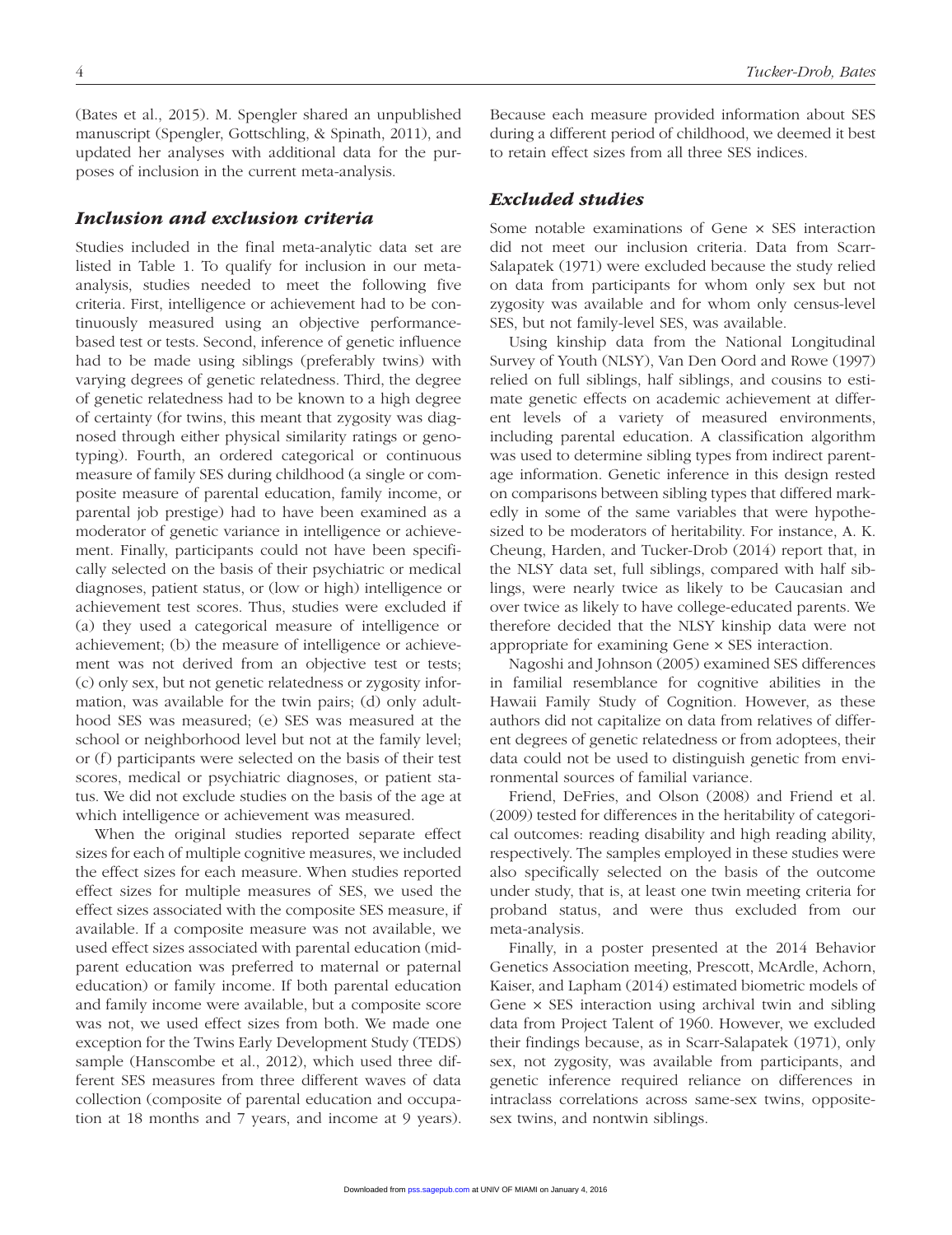# *Obtaining effect-size estimates*

Because our analysis plan required that the results from each study be estimated from the same model, we often either reanalyzed data to which we had access or obtained reanalyzed data from the original study authors. For each study, we obtained a full set of parameter estimates and associated standard errors for an untrimmed version of Purcell's (2002) biometric model of latent Gene × Measured Shared Environment interaction, where the measured shared environment is the SES index, and the phenotype is the index of intelligence or achievement. This model, displayed in Figure S1 in the Supplemental Material available online, is an extension of the standard *ACE* model, which decomposes phenotypic variation into additive genetic effects (*A*), shared environmental effects (*C*), and nonshared environmental effects (*E*). The parameters produced are the main effects of *A, C, E*, and SES, along with *A* × SES,  $C \times$  SES, and  $E \times$  SES interactions. These parameters are termed *a, c, e, s*, and *a*′, *c*′, and *e*′, respectively. Of central interest is the *A* × SES interaction, labeled *a*′. To ensure that effect sizes were placed on a metric that was comparable across studies, we *z*-transformed phenotypes and continuous SES measures (using the mean and standard deviation from data pooled across all twins and siblings of all relatedness types) prior to fitting the Purcell model.

For studies that provided separate mean and covariance matrices for each level of an ordered categorical SES variable, we used parametric cross-group constraints to obtain estimates of *a, c, e, s, a*′, *c*′, and *e*′ that were directly comparable with those obtained from the Purcell (2002) model applied to continuous SES data. To do this, we determined the SES *z* score for each discrete group by using the proportion of participants in each category to calculate normal distribution thresholds for group membership, and then computing the mean *z* score between the calculated thresholds following the assumption of a continuous normal underlying SES distribution. This assumption was reasonable because the studies that did employ continuous measures of SES typically transformed their SES measure to normality if it was not already approximately normally distributed.

# *Conducting a meta-analysis of effect sizes*

After compiling a meta-analytic database of studyspecific effect sizes, we fit random-effects meta-regression models in Mplus (Muthén & Muthén, 2012) using the general procedure described by M. W. L. Cheung (2008), separately for each parameter of interest (*a, c, e, s, a*′, *c*′, and *e*′). Random-effects models do not require the traditional assumption that all effect sizes were derived from the same population with a single true effect size. Rather, they allow for population variation in the true effect size above and beyond variation attributable to sampling error. In practice, this means that standard errors and significance levels for meta-analytic parameters for random-effects models are more conservative than they would be for fixed-effects models. We included multiple effect sizes per sample (e.g., for different intelligence measures, different waves, or different measures of SES), weighted meta-regression models by the reciprocal number of effect sizes included for the corresponding sample and by the inverse of each parameter's sampling variance, and implemented a sandwich estimator that corrects standard errors for nonindependence of data points derived from the same sample.

# **Results**

# *Summary of meta-analytic data set*

As displayed in Table 1, our meta-analytic data set consisted of 43 effect sizes from a total of 24,926 pairs of twins and siblings (approximately 50,000 individuals) participating in 14 independent studies. Data were relatively evenly split across U.S. (18 effect sizes, 8 studies, 10,831 twin or sibling pairs) and non-U.S. (Western Europe and Australia; 25 effect sizes, 6 studies, 14,095 twin or sibling pairs) samples. Because all variables were placed on a *z* scale, the magnitude of the Gene × SES interaction parameter (*a*′) represents the expected difference in the regression effect of the additive genetic factor on intelligence for each standard-deviation difference in SES.

# *Gene × SES effects in U.S. and non-U.S. samples*

In an unconditional meta-analytic model, the metaanalytic mean for the Gene × SES interaction was nonsignificant ( $a' = .029$ ,  $SE = .019$ ,  $p = .136$ ), but there was substantial heterogeneity in the effect (the standard deviation of the random effect was  $.048$ ;  $SE = .019$ ,  $p = .011$ ). When a dummy-coded nation variable  $(0 = non-United)$ States, 1 = United States) was added to the metaregression model, there was a significant difference between Gene × SES effect sizes from the United States compared with those from Western Europe and Australia (*b* = 0.101,  $SE = 0.032$ ,  $p = .001$ ). There was a significant Gene  $\times$  SES effect for U.S. studies (*a*′ = .074, *SE* = .020, *p* < .0005) but a trivial and nonsignificant Gene × SES effect for non-U.S. studies (*a*′ = −.027, *SE* = .022, *p* = .223). In this model, the standard deviation of the random effect was .029 ( $SE = .012$ ,  $p = .022$ ), which indicates residual heterogeneity in the Gene × SES effect. Estimates from this model, as applied to all seven parameters, are presented in Table 2.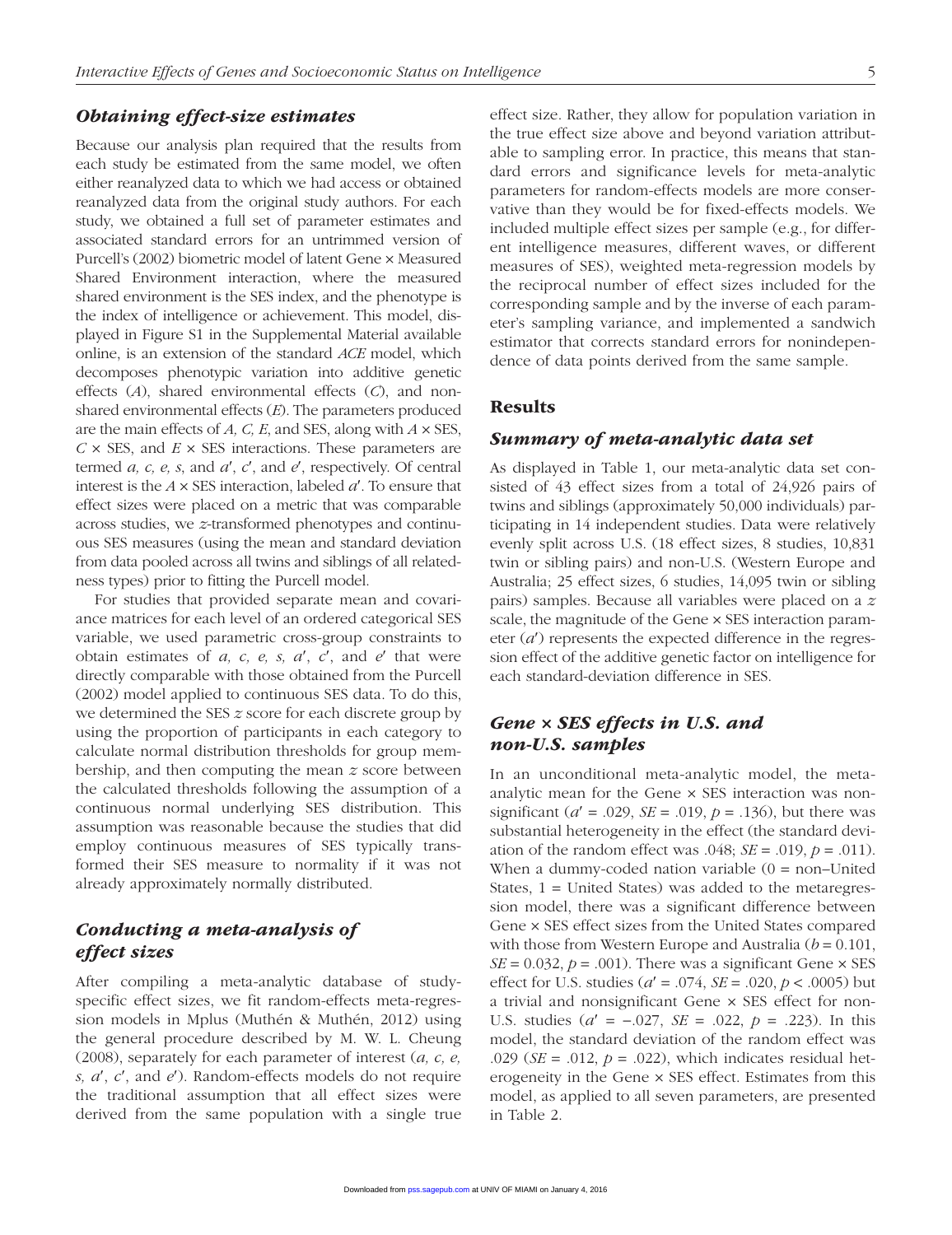| Meta-regression parameter |                 |                 |               |             |               |             |               |
|---------------------------|-----------------|-----------------|---------------|-------------|---------------|-------------|---------------|
| United States             | .300(.027)      | .636(.044)      | .074(0.020)   | .548 (.070) | $-.046(.032)$ | .479 (.033) | $-.025(.016)$ |
| Europe                    | .280(.022)      | .672(.045)      | $-.027(.022)$ | .507(.052)  | $-.029(.012)$ | .471 (.034) | .063(.065)    |
| <b>Difference</b>         | $.020$ $(.033)$ | $-.036(.065)$   | .101(.032)    | .042(.086)  | $-.017(.028)$ | .008(.047)  | $-.088(.068)$ |
|                           | .073(.016)      | $.097 \,(.013)$ | .029(.012)    | .158(.018)  | .007(.195)    | .115(.018)  | .137(.069)    |

Table 2. Meta-Analytic Results: Estimates From Meta-Regression Models for all Structural Equation Model Parameters

Note: The bottom row (τ) shows the standard deviations of the random effects, which represent residual heterogeneity in effect sizes. Standard errors are given in parentheses.

The source of residual heterogeneity in *a*′ primarily stemmed from the non-U.S. studies ( $\tau = .033$ , *SE* = .017,  $p = .047$ ). Among U.S. studies, heterogeneity was not significant (τ = .014, *SE* = .040,  $p = .735$ ). Post hoc analysis revealed that, exclusive of effect sizes from The Netherlands, residual heterogeneity was nil in the non-U.S. group ( $\tau$  = .005, *SE* = .517, *p* = .993), and there continued to be a significant difference between Gene × SES effect sizes from the United States compared with those from Western Europe and Australia ( $b = 0.069$ , *SE* = 0.012, *p* < .0005). The model excluding studies from The Netherlands still indicated that there was a significant Gene × SES effect for U.S. studies (*a*′ = .068, *SE* = .021,  $p = .001$ ) but no Gene  $\times$  SES effect for non-U.S. studies (*a*′ = −.001, *SE* = .033, *p* = .979).

Figure 1 presents genetic and environmental variance components as a function of SES, as implied by the meta-analytic parameter estimates for the United States. Genetic variance in intelligence increases from .24 at 2 standard deviations below the mean SES to .61 at 2 standard deviations above the mean SES. As instantaneous proportions of variance, these correspond to heritability estimates of 26% at 2 standard deviations below the mean SES and 61% at 2 standard deviations above the mean SES. There is also some indication that the shared and nonshared environmental variance components decrease with SES, although these interactions were not statistically significant.

# *Additional moderator analyses*

We next tested additional moderators of the *a*′ effect size. In our first moderation model, we compared effect-size estimates for studies that measured cognition in adulthood (ages > 20 years; 7 effect sizes) to those that measured cognition in childhood (ages < 20 years; 36 effect sizes). Because there were a small number of studies of adult cognition, we restricted the remaining moderator analyses to the childhood subsample. We examined each of the following study characteristics as moderators of the *a*′ effect size in turn, each time controlling for whether or not effect sizes came from U.S. samples: childhood

age, single versus composite measure of SES, achievement or knowledge test score versus intelligence test score, and single measure of cognitive ability versus composite cognitive measure. None of these moderators was statistically significant. Results are presented in Table 3.

Finally, we examined whether there were childhood age differences in the *a* parameter, which represents the main effect of genes. Consistent with previous metaanalyses of Gene × Age interactions (e.g., Briley & Tucker-Drob, 2013; Haworth et al., 2009), there was significant support for age differences in the *a* and *c* parameters, which indicates that genetic variance increases and shared environmental variance decreases with age (Fig. S2 in the Supplemental Material). This finding, which replicates previously documented age trends in genetic and environmental variance components, indicates that studies in the current meta-analysis are representative of the wider literature.



Fig. 1. Variance in cognitive-test performance for the U.S. sample accounted for by genetic and environmental factors, graphed as a function of socioeconomic status (SES). Cognitive test scores were standardized to a *z* scale within each data set prior to model fitting. This plot is very close to (but not identical with) a plot in which the *y*-axis represents the instantaneous proportion of variance for each level of SES.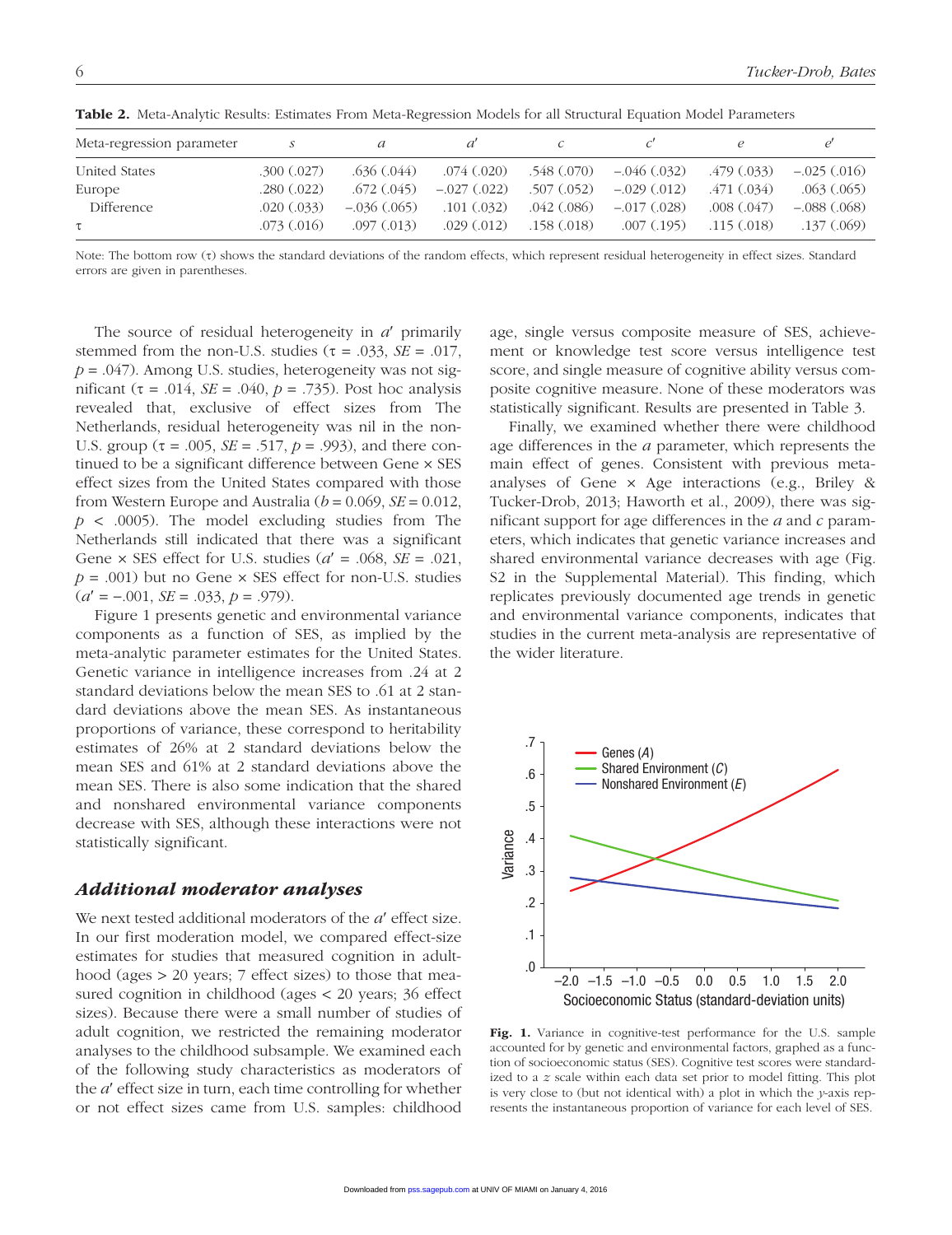|                                                                                  | Moderation<br>Model 1<br>(full sample) | Childhood subsample (age $\lt$ 20 years) |                       |                       |                       |                       |  |  |
|----------------------------------------------------------------------------------|----------------------------------------|------------------------------------------|-----------------------|-----------------------|-----------------------|-----------------------|--|--|
| Meta-regression parameter                                                        |                                        | Baseline<br>model                        | Moderation<br>Model 2 | Moderation<br>Model 3 | Moderation<br>Model 4 | Moderation<br>Model 5 |  |  |
| <b>United States</b>                                                             | .076(.021)                             | .078(.022)                               | .123(.034)            | .092(.026)            | .085(.038)            | .060(.025)            |  |  |
| Europe                                                                           | $-.026(.022)$                          | $-.026(.023)$                            | .008(.024)            | $-.009(.017)$         | $-.023(.017)$         | $-.028(.023)$         |  |  |
| <b>Difference</b>                                                                | .102(.032)                             | .104(.035)                               | .114(.034)            | .101(.034)            | .108(.043)            | .087(.037)            |  |  |
| Older than 20 years                                                              | $-.011(.016)$                          |                                          |                       |                       |                       |                       |  |  |
| Childhood age                                                                    |                                        |                                          | $-.003(.002)$         |                       |                       |                       |  |  |
| SES: single indicator (1) vs.<br>composite $(0)$                                 |                                        |                                          |                       | $-.031(.031)$         |                       |                       |  |  |
| Test scores: Achievement<br>or knowledge test (1) vs.<br>intelligence test $(0)$ |                                        |                                          |                       |                       | $-.015(.045)$         |                       |  |  |
| Measure of cognitive ability:<br>single $(1)$ vs. composite $(0)$                |                                        |                                          |                       |                       |                       | .046(.033)            |  |  |
| τ                                                                                | .029(.012)                             | .033(.013)                               | .030(.013)            | .031(.012)            | .032(.012)            | $.027 \; (.016)$      |  |  |

Table 3. Results From the Additional Moderation Tests of the Gene × Socioeconomic Status (SES) Interaction (*a*′ Effect Size)

Note: The bottom row (τ) shows the standard deviations of the random effects, which represent residual heterogeneity in effect sizes. Standard errors are given in parentheses.

# *Probing for publication bias*

*Funnel asymmetry.* Figure 2 presents diagnostic funnel plots of Gene × SES interaction effect sizes, separately for U.S. studies and for European and Australian studies. This type of figure is named a funnel plot because when there is no (within-group) heterogeneity in population effect sizes, 95% of the meta-analytic effect sizes should fall within the inverted triangle-shaped region, with greater horizontal spread around estimates with higher standard errors. Biased reporting is indicated when data points are scattered asymmetrically around the point estimate; commonly, effects with large standard errors (i.e., studies with low power) will be conspicuously absent from the region of the funnel nearer to the null. Evidence for bias was lacking. The only conspicuously empty area of the U.S. funnel is toward the apex, which indicates an absence of effect sizes from U.S. studies with small standard errors. An alternative version of this funnel plot, with data points replaced by study acronyms, can be found in Fig. S3 in the Supplemental Material.

Formal tests of funnel asymmetry also revealed no evidence of publication bias. In the U.S. studies, neither the standard error nor the square standard error was related to *a*′ effect sizes, both when estimated with ordinary least squares (*p*s = .368 and .578, respectively) or weighted least squares (*p*s = .123 and .211, respectively, with the weighting based on the reciprocal sampling variance). Similarly, in the non-U.S. studies, neither the standard error nor the square standard error was related to *a*′ effect sizes, both when estimated with ordinary least squares (*p*s = .291 and .505, respectively) or weighted least squares (*p*s = .232 and .560, respectively, with the weighting based on the reciprocal sampling variance). In the entire meta-analytic data set, controlling for a dummycoded variable representing U.S. versus non-U.S. studies, we found that neither the standard error nor the square standard error was related to *a*′ effect sizes, both when estimated with ordinary least squares (*p*s = .595 and .651, respectively) or weighted least squares (*p*s = .951 and .998, respectively, with the weighting based on the reciprocal sampling variance).

p*-curve analysis.* We submitted the *a*′ effect sizes to a *p*-curve analysis (Simonsohn, Nelson, & Simmons, 2014) using the online *p*-checker app (Schönbrodt, 2014), which tests whether the distribution of statistically significant *p* values is right skewed, as would be expected if the data reflect a true nonnull effect. In the absence of a rightskewed distribution (i.e., when the distribution of significant *p* values is either uniformly distributed or left skewed), one cannot rule out the null hypothesis of no true effect.

When only U.S. studies were entered into the *p*-curve analysis, *p*-checker indicated that the *p* curve was, in fact, right skewed, which indicates that these studies contain evidential value ( $z = -3.427$ ,  $p < .001$ ). It also indicated that the *p* curve was not flatter than one would expect if studies were powered at  $33\%$  ( $z = 1.253$ ,  $p = .895$ ). If significant, this would have indicated that results had no evidential value. Finally, there was no evidence of left skew  $(z = 3.427, p = 1.000)$ , which would have indicated *p*-hacking or selective reporting.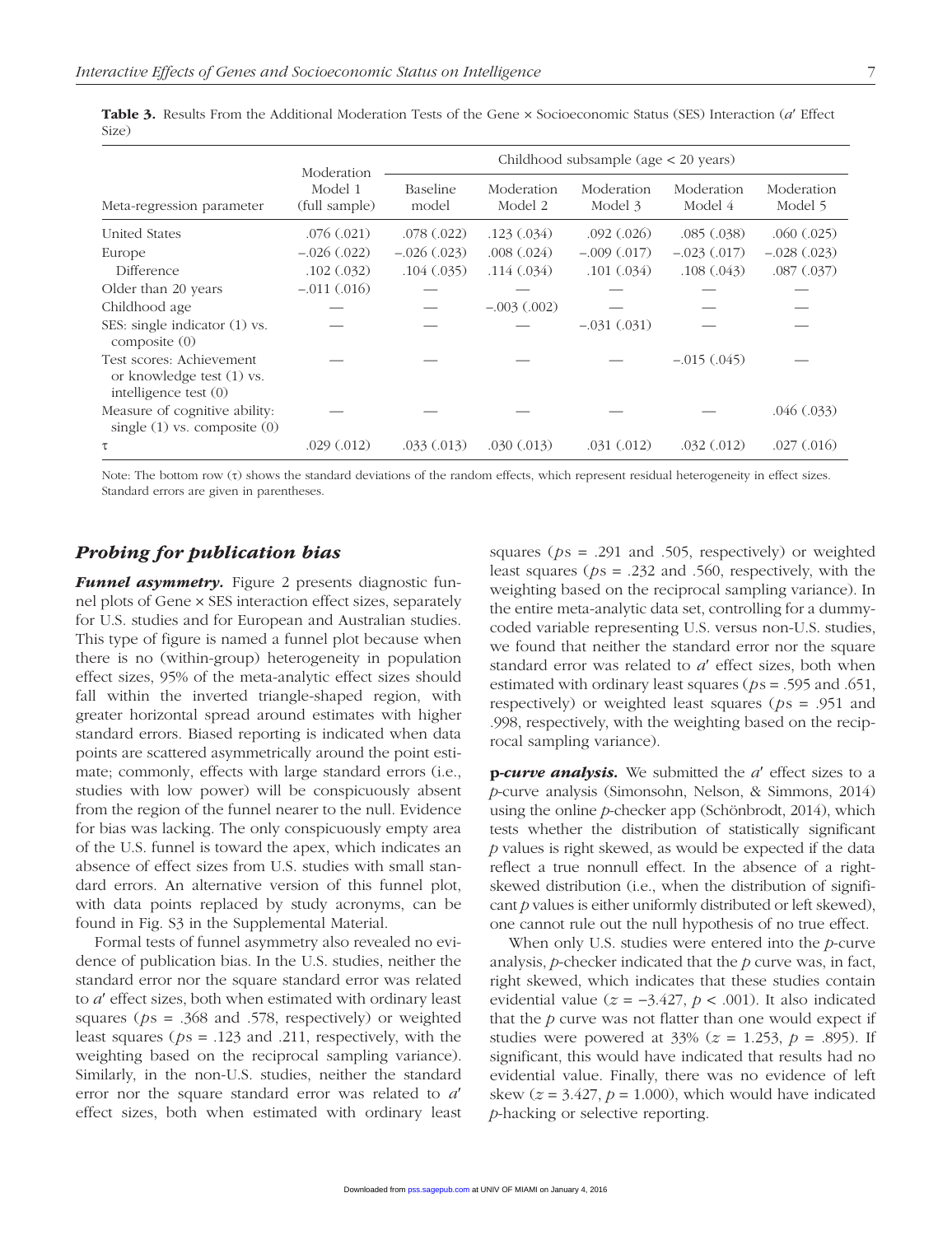

Fig. 2. Funnel plot of effect-size estimates for the Gene  $\times$  Socioeconomic Status interaction in the U.S. and non-U.S. samples. Each plotted point represents the standard error and effect-size estimate for a study included in the meta-analysis. The triangle-shaped regions indicate where 95% of the data points should lie if there is no (within-group) heterogeneity in population effect sizes. CI = confidence interval.

In contrast, when only non-U.S. studies were entered into *p*-curve analysis, *p*-checker did not indicate significant right skew  $(z = -1.264, p = .103)$ , which indicates that there was no evidence for a nonnull *a*′ effect outside of the United States. It also indicated that the *p* curve is not flatter than one would expect if studies were powered at  $33\%$  ( $z = .122$ ,  $p = .548$ ), and that there was no evidence of left skew  $(z = 1.264, p = .897)$ .

# *Robustness checks*

We conducted a series of further analyses to verify the robustness of our results. First, we ensured that the results persisted after removing effects sizes from the TEDS and the Minnesota Twin Family Study (MTFS; Kirkpatrick, McGue, & Iacono, 2015) from analyses. The TEDS, which uses a UK sample, was the largest sample in the metaanalysis and reported a null Gene × SES effect. The MTFS, which reported a significant Gene × SES result, was the second largest study from the U.S. studies included in the meta-analysis and reported the smallest standard error for the Gene × SES effect of all the U.S. studies. Thus, it was possible that the difference between results for Western Europe and Australia and results for the United States was simply driven by a difference between TEDS results and the U.S. results, or a difference between TEDS and MTFS results more specifically. We ruled these possibilities out. A model that excluded all effect sizes from TEDS still yielded a null Gene × SES effect in non-U.S. samples (*a*′ = −.052, *SE* = .035, *p* = .133), a significant Gene  $\times$  SES effect in the U.S. sample ( $a' = .076$ ,  $SE = .019$ , *p* < .0005), and a significant difference between U.S. and non-U.S. studies for the Gene  $\times$  SES effect (difference = .128,  $SE = .040$ ,  $p = .002$ ). A model that excluded all effect sizes from both TEDS and MTFS yielded a null Gene × SES effect in non-U.S. samples (*a*′ = −.052, *SE* = .034, *p* = .127), a significant Gene × SES effect in the U.S. sample  $(a' = .083, SE = .023, p < .0005)$ , and a significant difference between U.S. and non-U.S. studies (difference = .135,  $SE = .042$ ,  $p = .001$ ).

Second, we ensured that results persisted in a model that excluded effect sizes from our own primary investigations of Gene × SES interaction, specifically, those from the ECLS-B and the Midlife in the United States (Bates, Lewis, and Weiss, 2013) studies in the United States, which reported a positive Gene  $\times$  SES effect, and those from the Brisbane Adolescent Twin Study (Bates et al., 2015) in Australia, which reported a null Gene  $\times$  SES effect. This model yielded a null Gene × SES effect in non-U.S. samples (*a*′ = −.033, *SE* = .028, *p* = .240), a significant Gene  $\times$  SES effect in the U.S. sample ( $a' = .074$ ,  $SE = .025$ ,  $p = .003$ ), and a significant difference between U.S. and non-U.S. samples (difference = .107, *SE* = .039,  $p = .006$ ). A very similar pattern occurred when (rather than excluding our own primary investigations) we controlled for a dummy-coded indicator of whether results came from our own primary investigations.

Third, we ensured that results persisted in a model that excluded all effect sizes from primary investigations of Gene × SES interaction authored by Turkheimer, whose 2003 article is the most highly cited and reports the largest Gene × SES effect of all articles included in the meta-analysis. A model that excluded these effect sizes (reported in Harden et al., 2007; Tucker-Drob et al., 2011; Turkheimer et al., 2003) yielded a null Gene × SES effect in non-U.S. samples (*a*′ = −.027, *SE* = .022,  $p = .220$ , a significant Gene  $\times$  SES effect in the U.S. sample ( $a' = .058$ ,  $SE = .020$ ,  $p = .003$ ), and a significant difference between U.S. and non-U.S. samples (difference = .085, *SE* = .030, *p* = .005). A very similar pattern was obtained when (rather than excluding primary investigations by Turkheimer) we used a dummy-coded indicator to control for whether results came from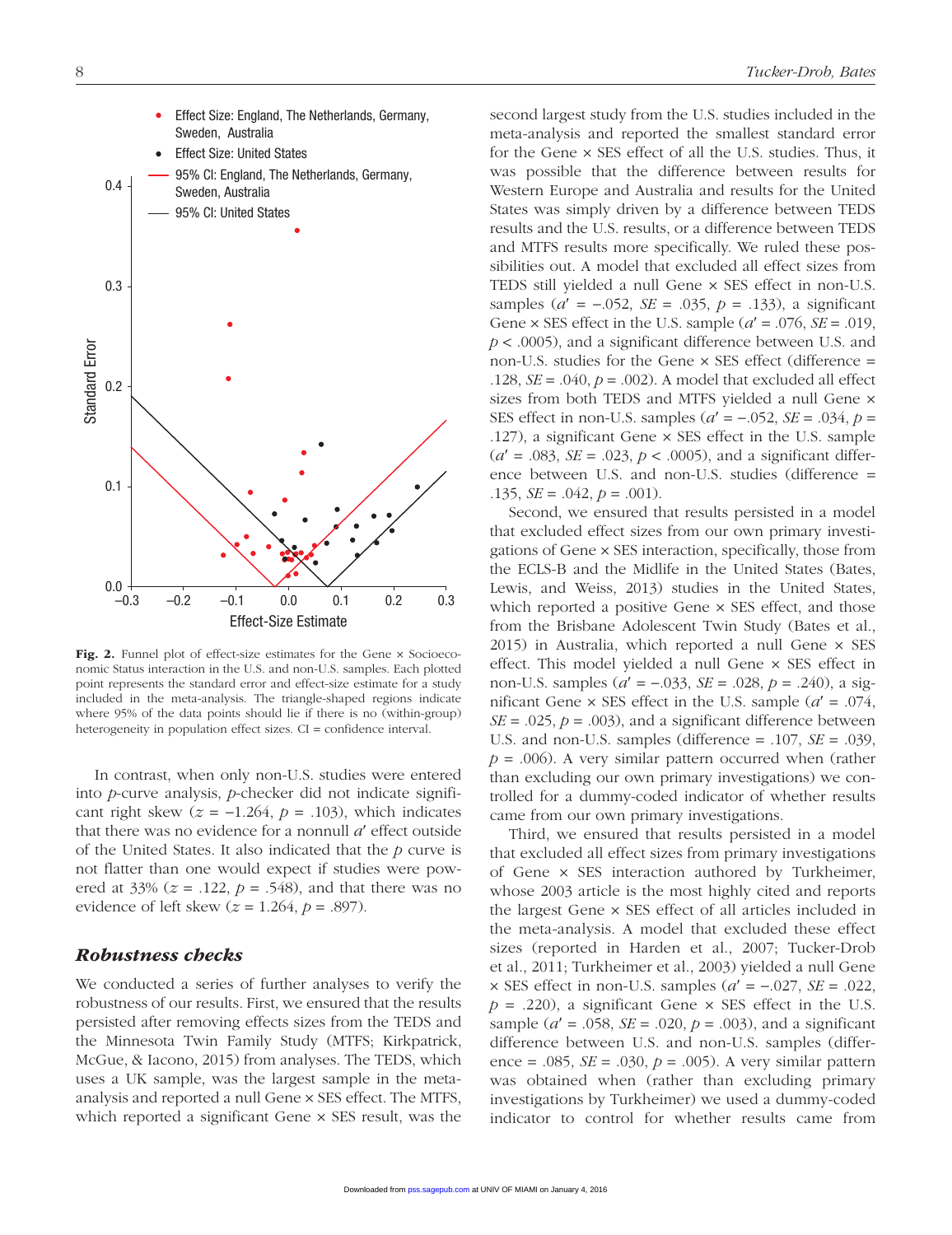primary investigations by Turkheimer, and also when we controlled for a dummy-coded indicator of whether results came from primary investigations by Turkheimer, Bates, or Tucker-Drob.

In conclusion, all robustness checks indicated the presence of a significantly positive Gene × SES interaction in the United States but not in Western Europe and Australia, with the difference between U.S. and non-U.S. studies being statistically significant. These results cannot be attributed to a few select studies with either disproportionately large samples or disproportionately large (or small) effect sizes.

# *Cross-national differences in racial diversity*

One possibility that we were unable to fully test in our meta-analytic data set is the extent to which the Gene × SES interactions detected in the United States were driven by the greater racial and ethnic diversity of the U.S. sample compared with the non-U.S. samples. Evidence from individual studies included in the metaanalysis, however, suggests that this is not the case. For instance, Tucker-Drob et al. (2011) reported that Gene × SES effects persisted in a nationally representative sample of American children even when race, and its interaction with the biometric components, was controlled. Additionally, Harden et al. (2007) reported evidence for Gene × SES interaction in a positively selected sample of U.S. adolescents that contained very few racial minorities. Kirkpatrick, McGue, and Iacono (2015) similarly report evidence for Gene × SES interaction in a sample containing very few Black and Hispanic participants.

# *Implications of meta-analytic effectsize estimates for reproducibility*

Our meta-analytic finding of a Gene × SES interaction in the United States was based on a total sample size of more than 10,000 pairs of U.S. twins and siblings. It is instructive to estimate the minimum sample size necessary to achieve sufficient power to reproduce the Gene  $\times$ SES interaction effect in the United States. We performed a simulation study in which we generated data using a model in which all effect sizes (*s, a, c, e, a*′, *c*′, and *e*′) were set to the meta-analytic estimates for the United States (reported in Table 2) and analyzed each data set with the unconstrained Gene × Environment model represented in our Figure S1 (Purcell, 2002). One-third of participants were assumed to be monozygotic, and twothirds were assumed to be dizygotic (as would be expected in an unselected sample of same-sex and opposite-sex twins). We increased the sample size in increments of 100 pairs, conducting 100 replications per

sample size, until at least 80 of the 100 replications produced an *a*′ estimate that was significant at *p* < .05 (i.e., power was estimated at a minimum of 80%).

Results indicated that a minimum of 3,300 twin pairs is needed to achieve at least 80% power. In contrast, when the same procedure was implemented using parameter estimates for Full-Scale IQ scores from Turkheimer et al. (2003), an early and highly publicized study that reported a much larger Gene × SES interaction than was indicated by the current meta-analysis, results indicated that a minimum sample size of only 500 twin pairs is needed to achieve at least 80% power. It therefore appears that the inconsistency of previous U.S. studies to replicate Gene × SES effects on intelligence may have stemmed from low power associated with overly optimistic expectations regarding the magnitude of the true interaction effect.

#### **Discussion**

This meta-analysis of published and unpublished data provided clear answers to our three questions. First, studies from the United States supported a moderately sized Gene × SES interaction on intelligence and academic achievement ( $a' = .074$ ; Fig. 1). Second, in studies conducted outside the United States (in Western Europe and Australia), the best estimate for Gene × SES magnitude was very slightly negative and not significantly different from zero. Third, the difference in the estimated magnitude of the Gene × SES effect between the U.S. and the non-U.S. studies was itself significant.

Beyond nation, we did not identify any other significant moderators of Gene × SES effects. We examined whether test performance was measured in childhood or adulthood, childhood age of testing, whether the tests measured either achievement and knowledge or intelligence, whether a single or composite indicator of SES was used, and whether the tests were of single ability or a composite cognitive measure. None of these additional moderators achieved statistical significance, and the cross-national difference in the Gene × SES effect remained when each of these possible moderators was entered into the meta-analytic model. Thus, the crossnational difference identified does not appear to be an epiphenomenon of cross-national differences in the age ranges examined or the particular intelligence or achievement outcomes measured.

We did not find evidence of publication or reporting bias in our meta-analytic data set. Both visual and formal tests of funnel-plot asymmetry were not significant, both when applied to the overall meta-analytic data set and when separately applied to effect sizes from U.S. and non-U.S. samples. Moreover, *p*-curve analysis, which is based on the shape of the distribution of *p* values for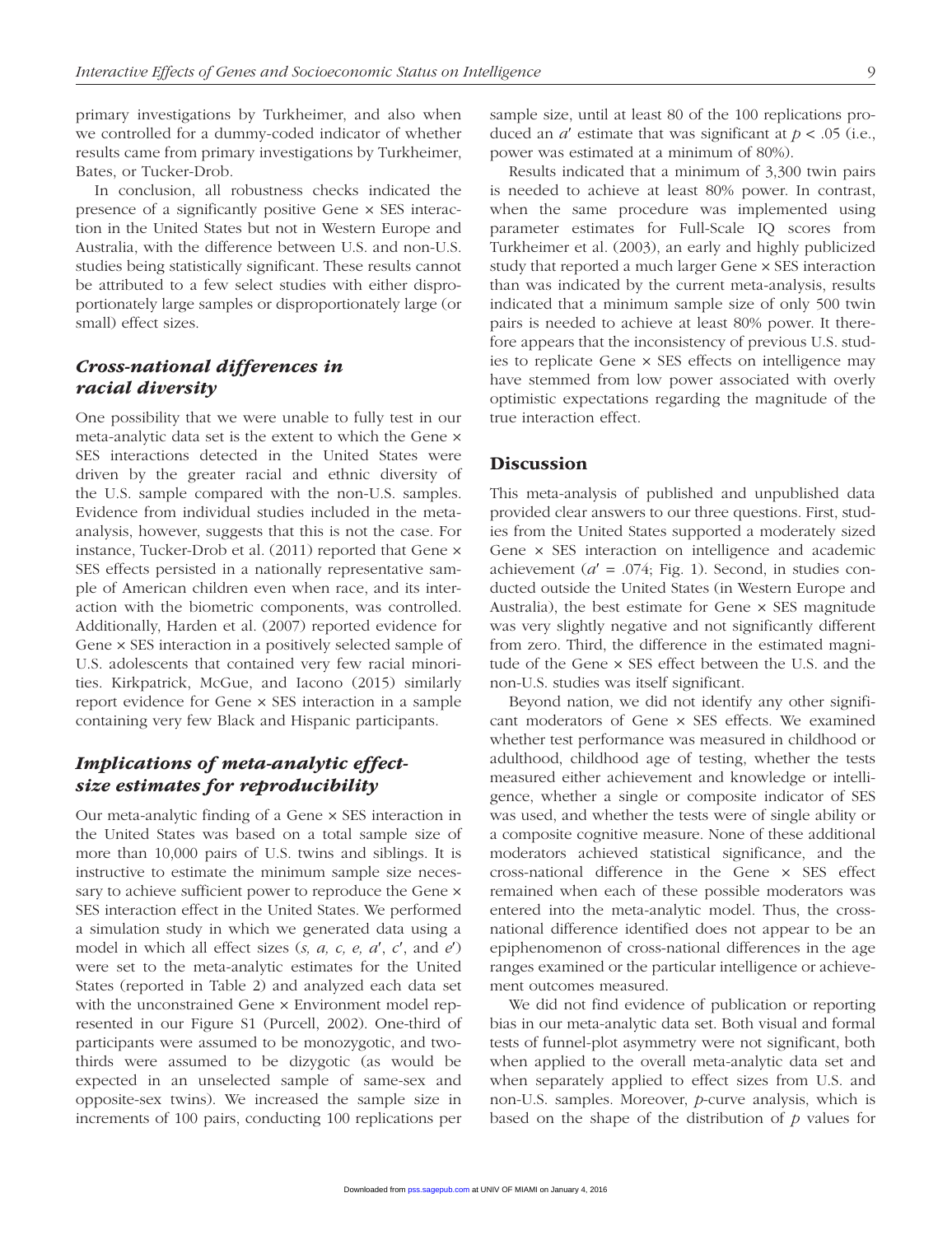effect sizes surpassing the  $p < 0.05$  significance threshold, indicated no evidence for *p*-hacking (i.e., questionable research practices). Consistent with the cross-national difference identified in our primary meta-analysis, *p*-curve analysis further showed evidential value for a nonzero Gene × SES effect in U.S. studies but did not reveal evidence for a nonzero Gene × SES effect in non-U.S. studies. Robustness checks indicated that results were not driven by a small number of studies with either disproportionately large samples or disproportionately large (or small) effect sizes. Variation in Gene × SES effect sizes in U.S. studies—ranging from near zero to extremely large was no greater than would be expected by sampling variability alone.<sup>1</sup>

We also replicated the well-established phenomenon that genetic influences on intelligence increase and shared environmental influences on intelligence decrease with childhood age (e.g., Briley & Tucker-Drob, 2013; Haworth et al., 2009). This replication further demonstrates that the studies that met inclusion criteria for our meta-analysis on Gene × SES effects are representative of the wider body of behavioral genetic research on intelligence. Interestingly, as can be seen by comparing Figures 2 and S2, these Gene × Age trends closely parallel the U.S. Gene × SES effect. Genes account for considerably more variation in intelligence both at higher ages and in higher U.S. socioeconomic contexts. Indeed, both phenomena may reflect a process of increased and accumulated effects of gene-environment transactions with the increased opportunity that comes with both social class and age (Tucker-Drob et al., 2013; Turkheimer & Horn, 2014).

The results indicate that Gene × SES effects are not uniform but can rather take positive, zero, and even negative values depending on factors that differ at the national level. The finding that low SES was associated with attenuated genetic influences on intelligence in the United States resolves an important debate. The finding that this interaction is observed only in the United States, together with the indication that the effect may even reverse in sign (The Netherlands), suggests that further research on between-nations variability in the effects of family SES on cognitive development is particularly important. Candidate mechanisms that might underlie such variability include national differences in how concepts of letter and number that underpin literacy and numeracy are imparted (Ramani & Siegler, 2008), educational quality more broadly (Taylor, Roehrig, Soden Hensler, Connor, & Schatschneider, 2010), medical and educational access (Bates et al., 2013; Tucker-Drob et al., 2013), and macrosocietal characteristics, such as upward social mobility (Ritchie, Bates, & Plomin, 2014) and income support (Duncan, Morris, & Rodrigues, 2011). Our results suggest that large-scale genetically informed

research that incorporates careful measurement and consideration of both proximal and national social factors may provide a unique key to understanding the impact of specific policies on individual differences in intellectual development and academic achievement.

### Author Contributions

E. M. Tucker-Drob and T. C. Bates conceived the project; acquired, reanalyzed, and standardized the data; and wrote the manuscript. E. M. Tucker-Drob conducted the meta-analyses and power analyses. Both authors contributed equally to this article.

#### Acknowledgments

We thank the following individuals for providing us with results from reanalyzed data: Juliana Gottschling, Kristen Jacobson, Robert Kirkpatrick, William Kremen, Matt McGue, Robert Plomin, Sophie van der Sluis, Marion Spengler, and Maciej Trzaskowski.

# Declaration of Conflicting Interests

The authors declared that they had no conflicts of interest with respect to their authorship or the publication of this article.

# Funding

The Population Research Center at the University of Texas is supported by National Institutes of Health Grant No. R24HD042849. Portions of this article were prepared while E. M. Tucker-Drob was supported as a Visiting Scholar at the Russell Sage Foundation.

#### Supplemental Material

Additional supporting information can be found at http://pss .sagepub.com/content/by/supplemental-data

#### Open Practices

 $\mathbf{d}$ 

All data have been made publicly available via Open Science Framework and can be accessed at https://osf.io/vkmep. The complete Open Practices Disclosure for this article can be found at http://pss.sagepub.com/content/by/supplemental-data. This article has received a badge for Open Data. More information about the Open Practices badges can be found at [https://osf.io/](https://osf.io/tvyxz/wiki/1.%20View%20the%20Badges/) [tvyxz/wiki/1.%20View%20the%20Badges/](https://osf.io/tvyxz/wiki/1.%20View%20the%20Badges/) and [http://pss.sagepub](http://pss.sagepub.com/content/25/1/3.full) [.com/content/25/1/3.full](http://pss.sagepub.com/content/25/1/3.full).

# Note

1. The results do, however, illustrate the discoverer's curse: The earliest studies reported much larger effects than those estimated in the current meta-analysis for the United States, from .13 (Rowe et al., 1999) to as high as .24 (Turkheimer et al., 2003) and .33 (Scarr-Salapatek, 1971; not included in the meta-analysis).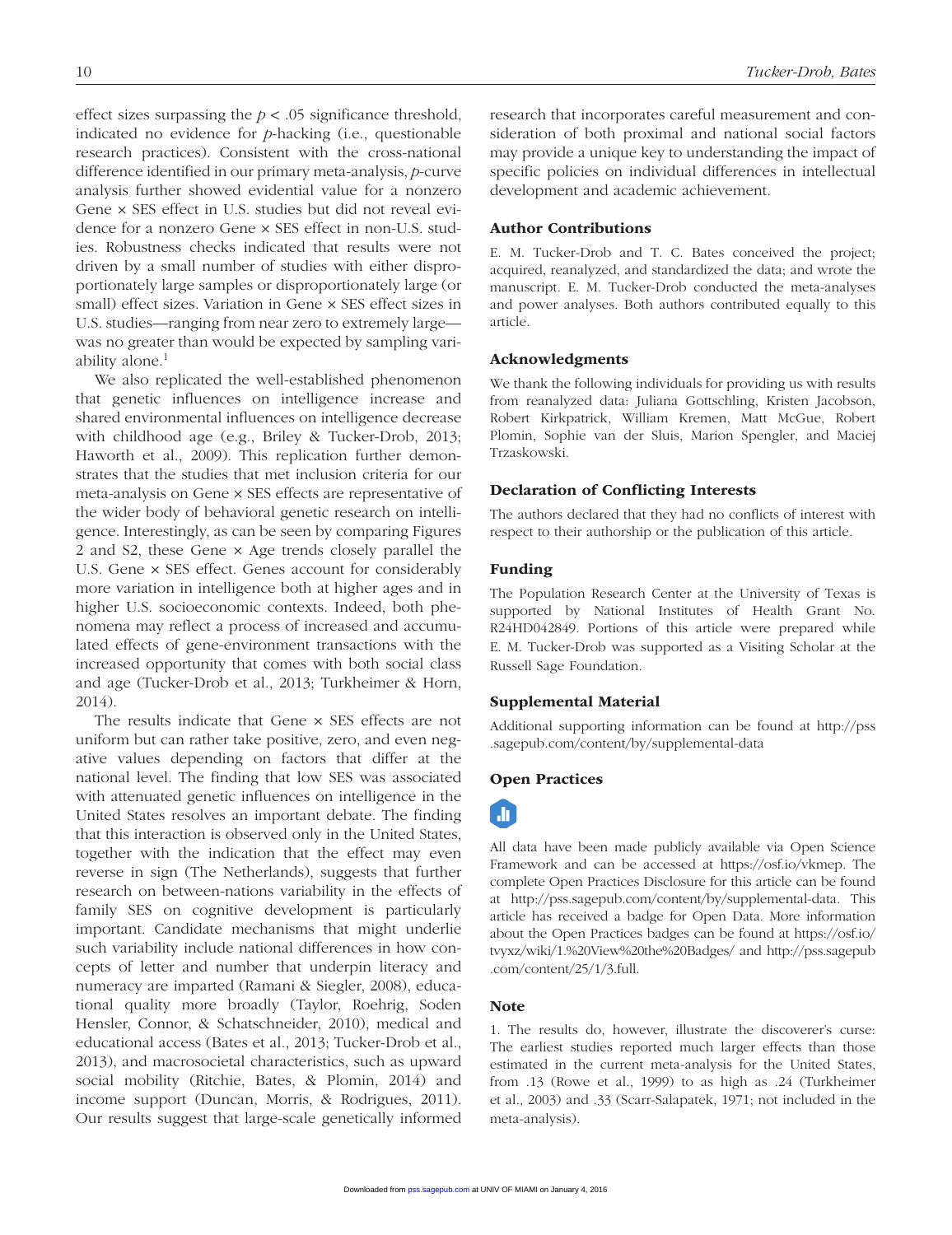#### References

- Adler, N. E., & Newman, K. (2002). Socioeconomic disparities in health: Pathways and policies. *Health Affairs*, *21*(2), 60–76.
- Asbury, K., Wachs, T. D., & Plomin, R. (2005). Environmental moderators of genetic influence on verbal and nonverbal abilities in early childhood. *Intelligence*, *33*, 643–661.
- Bartels, M., van Beijsterveldt, C. E., & Boomsma, D. I. (2009). Breastfeeding, maternal education and cognitive function: A prospective study in twins. *Behavior Genetics*, *39*, 616–622.
- Bates, T. C., Hansell, N. K., Martin, N. G., & Wright, M. J. (2015). When does socioeconomic status moderate the heritability of IQ? Evidence from an Australian adolescent sample. Manuscript submitted for publication.
- Bates, T. C., Lewis, G. J., & Weiss, A. (2013). Childhood socioeconomic status amplifies genetic effects on adult intelligence. *Psychological Science*, *24*, 2111–2116.
- Bouchard, T. J., Jr., & McGue, M. (1981). Familial studies of intelligence: A review. *Science*, *212*, 1055–1059.
- Briley, D. A., & Tucker-Drob, E. M. (2013). Explaining the increasing heritability of cognitive ability across development: A meta-analysis of longitudinal twin and adoption studies. *Psychological Science*, *24*, 1704–1713.
- Bronfenbrenner, U., & Ceci, S. J. (1994). Nature-nurture reconceptualized in developmental perspective: A bioecological model. *Psychological Review*, *101*, 568–586.
- Cheung, A. K., Harden, K. P., & Tucker-Drob, E. M. (2014). Gene×Environment interactions in early externalizing behaviors: Parental emotional support and socioeconomic context as moderators of genetic influences? *Behavior Genetics*, *44*, 468–486.
- Cheung, M. W. L. (2008). A model for integrating fixed-, random-, and mixed-effects meta-analyses into structural equation modeling. *Psychological Methods*, *13*, 182–202.
- Davies, G., Tenesa, A., Payton, A., Yang, J., Harris, S. E., Liewald, D., . . . Deary, I. J. (2011). Genome-wide association studies establish that human intelligence is highly heritable and polygenic. *Molecular Psychiatry*, *16*, 996–1005.
- DeNavas-Walt, C., & Proctor, B. D. (2014). *Income and poverty in the United States: 2013* (Current Population Reports No. P60-249). Washington, DC: U.S. Department of Commerce, Economics and Statistics Administration, U.S. Census Bureau.
- Duncan, G. J., Morris, P. A., & Rodrigues, C. (2011). Does money really matter? Estimating impacts of family income on young children's achievement with data from randomassignment experiments. *Developmental Psychology*, *47*, 1263–1279.
- Eaves, L. J., & Jinks, J. L. (1972). Insignificance of evidence for differences in heritability of IQ between races and social classes. *Nature*, *240*, 84–88.
- Fischbein, S. (1980). IQ and social class. *Intelligence*, *4*, 51–63.
- Friend, A., DeFries, J. C., & Olson, R. K. (2008). Parental education moderates genetic influences on reading disability. *Psychological Science*, *19*, 1124–1130.
- Friend, A., DeFries, J. C., Olson, R. K., Pennington, B., Harlaar, N., Byrne, B., . . . Keenan, J. M. (2009). Heritability of high reading ability and its interaction with parental education. *Behavior Genetics*, *39*, 427–436.
- Galton, F. (1869). *Hereditary genius: An inquiry into its laws and consequences*. London, England: Macmillan.
- Grant, M. D., Kremen, W. S., Jacobson, K. C., Franz, C., Xian, H., Eisen, S. A., . . . Lyons, M. J. (2010). Does parental education have a moderating effect on the genetic and environmental influences of general cognitive ability in early adulthood? *Behavior Genetics*, *40*, 438–446.
- Hanscombe, K. B., Trzaskowski, M., Haworth, C. M., Davis, O. S., Dale, P. S., & Plomin, R. (2012). Socioeconomic status (SES) and children's intelligence (IQ): In a UK-representative sample SES moderates the environmental, not genetic, effect on IQ. *PLoS ONE*, *7*(2), Article e30320. doi:10.1371/ journal.pone.0030320
- Harden, K. P., Turkheimer, E., & Loehlin, J. C. (2007). Genotype by environment interaction in adolescents' cognitive aptitude. *Behavior Genetics*, *37*, 273–283.
- Hauser, R. M. (1970). Educational stratification in the United States. *Sociological Inquiry*, *40*(2), 102–129.
- Haworth, C. M., Wright, M. J., Martin, N. W., Martin, N. G., Boomsma, D. I., Bartels, M., . . . Plomin, R. (2009). A twin study of the genetics of high cognitive ability selected from 11,000 twin pairs in six studies from four countries. *Behavior Genetics*, *39*, 359–370.
- Jacobson, K. C., & Vasilopoulos, T. (2012). Developmental changes in moderating effects of parental education on individual differences in vocabulary IQ from adolescence to young adulthood. *Behavior Genetics*, *42*, 941.
- Jensen, A. R. (1969). How much can we boost IQ and scholastic achievement? *Harvard Educational Review*, *39*, 1–123.
- Kirkpatrick, R. M., McGue, M., & Iacono, W. G. (2015). Replication of a gene-environment interaction via multimodel inference: Additive-genetic variance in adolescents' general cognitive ability increases with family-of-origin socioeconomic status. *Behavior Genetics*, *45*, 200–214.
- Kremen, W. S., Jacobson, K. C., Xian, H., Eisen, S. A., Waterman, B., Toomey, R., . . . Lyons, M. J. (2005). Heritability of word recognition in middle-aged men varies as a function of parental education. *Behavior Genetics*, *35*, 417–433.
- Muthén, L. K., & Muthén, B. O. (2012). *Mplus user's guide* (7th ed.). Los Angeles, CA: Author.
- Nagoshi, C. T., & Johnson, R. C. (2005). Socioeconomic status does not moderate the familiality of cognitive abilities in the Hawaii Family Study of Cognition. *Journal of Biosocial Science*, *37*, 773–781.
- Nelson, C. A., III, Zeanah, C. H., Fox, N. A., Marshall, P. J., Smyke, A. T., & Guthrie, D. (2007). Cognitive recovery in socially deprived young children: The Bucharest Early Intervention Project. *Science*, *318*, 1937–1940.
- Nisbett, R. E., Aronson, J., Blair, C., Dickens, W., Flynn, J., Halpern, D. F., & Turkheimer, E. (2012). Intelligence: New findings and theoretical developments. *American Psychologist*, *67*, 130–159.
- Plomin, R., Haworth, C. M., Meaburn, E. L., Price, T. S., Wellcome Trust Case Control Consortium, & Davis, O. S. P. (2013). Common DNA markers can account for more than half of the genetic influence on cognitive abilities. *Psychological Science*, *24*, 562–568.
- Prescott, C. A., McArdle, J. J., Achorn, D. L., Kaiser, A., & Lapham, S. J. (2014, June). *Estimating genetic and family*